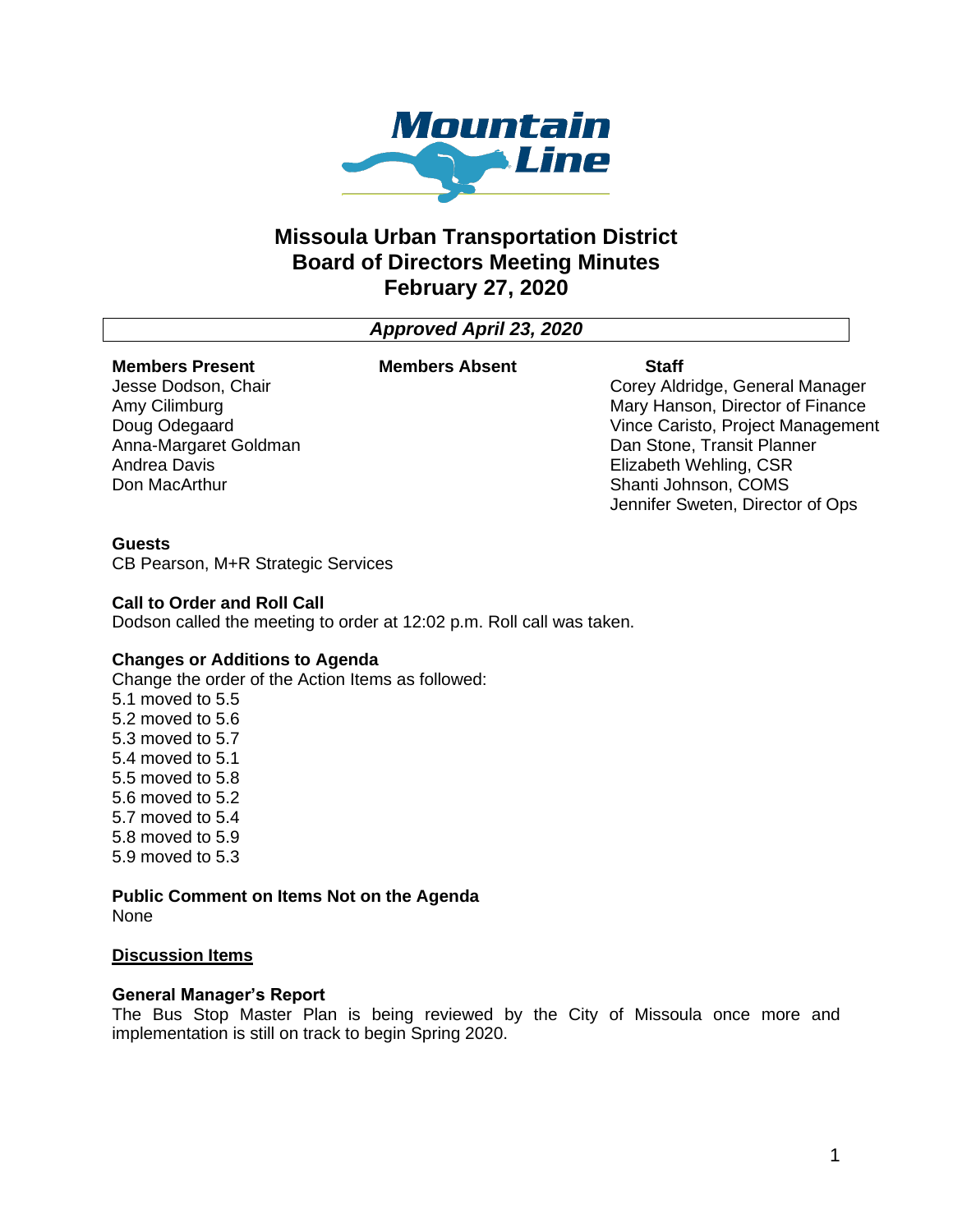There have been three (3) applicants for the vacant spot on the MUTD Board of Directors. The General Manager had the opportunity to interview potential candidates with County Commissioners. The new Board member will be chosen the beginning of March.

All six (6) Proterra electric buses are fully operational and in service now. Staff met with Proterra's Executive Team to resolve deficiencies on issues with Proterra's customer service. Staff is prepared to see how things change going forward. An order has been placed for two (2) Gillig electric buses using DEQ grant funding. Staff plans to apply for two (2) additional electric buses through the Low Emission/No Emission discretionary grant.

The City of Missoula/ Public Works property is a potential location for Mountain Line's new facility. The City is completing a Master Planning process to determine how the land will be used based on their needs.

The Communications and Outreach Marketing Specialist role expanded under the predecessor of that position. Out of 115 resumes received, Shanti Johnson was the selected candidate. Staff is excited to have her. Shanti will be a great asset to the organization.

A police event caused a shutdown of Mountain Line's Transfer Center downtown in February. The contingency locations for closure of the Transfer Center were also closed in this specific event. Staff is working on developing more contingency routing to prepare in case of future closures.

The Community Transportation Association of American, CTAA, has asked Missoula to host the 2020 Small Urban Network (SUN) Conference. Staff would like to show attendees how collaborative efforts in relationships with Board, elected City and County officials, and City departments can result in assistance for transit agencies. The Holiday Inn downtown has been chosen for the event venue. At the 2019 SUN Conference, 75 transit system employees attended, representing 50 transit systems.

The Collective Bargaining Agreement with the Union expires this year. Negotiations will begin in April for the next contract.

February 16th marked five (5) years since Aldridge joined Mountain Line as the General Manager. Aldridge expressed gratitude towards the Board and Staff for the transformation the organization has made in his time here.

#### **Action Items**

#### **Election of Board Officers and Committees for 2020**

Dodson discussed the election of Board Officers and Committees in accordance with MUTD Bylaws. The floor was open for Board members to volunteer for a Board Officer position.

The nominations for committees:

Executive Committee: Jesse Dodson, Anna-Margaret Goldman, Amy Cilimburg

Finance Committee: Andrea Davis, Doug Odegaard

Planning Committee: Don MacArthur, Anna-Margaret Goldman, Jesse Dodson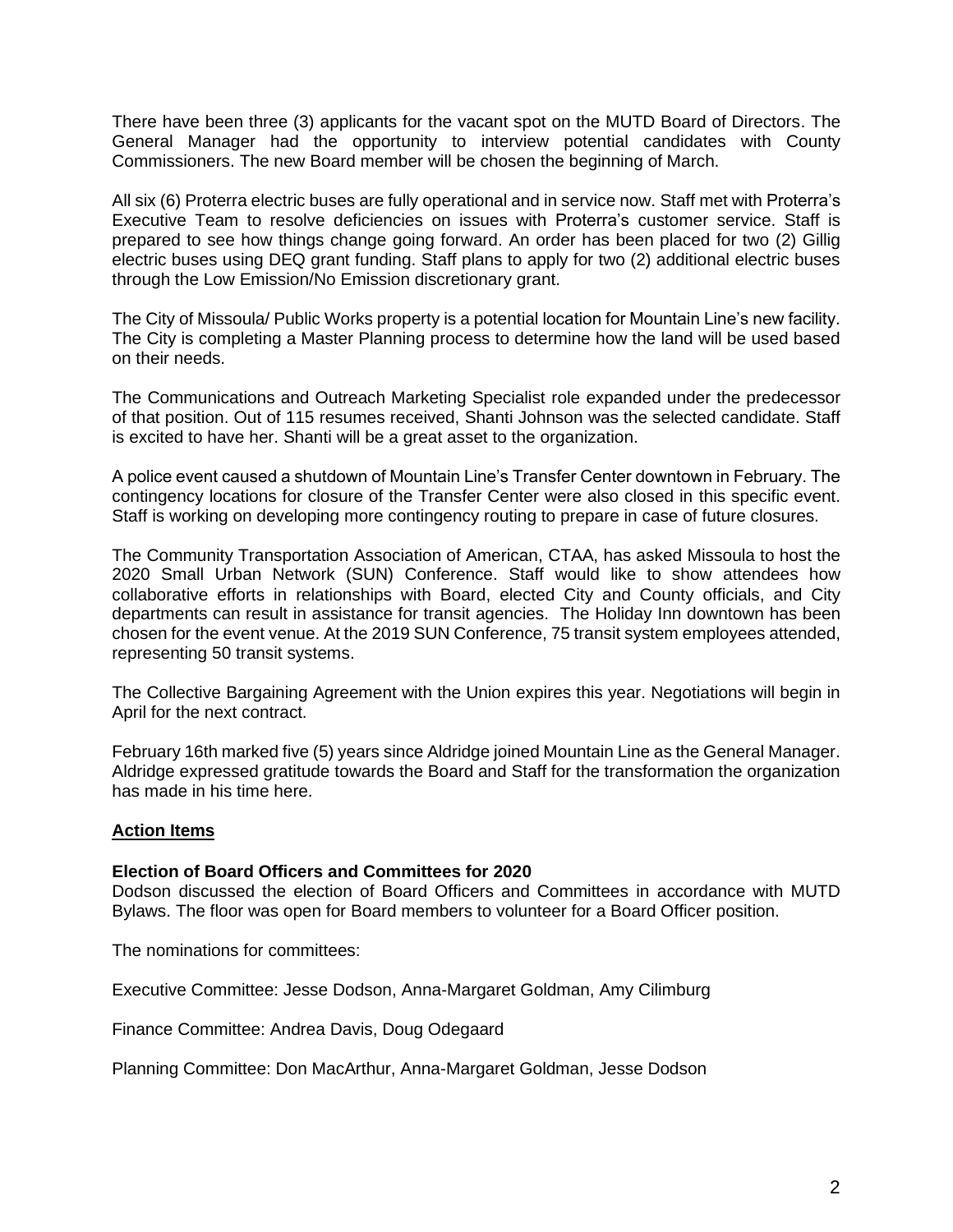Special Transportation Advisory Committee (STAC) Appeals Representative: Anna- Margaret Goldman

Transportation Policy Coordinating Committee (TPCC) Representative: Don MacArthur

Cilimburg made a motion to elect Goldman as Vice-Chair, Davis as Treasurer, and Odegaard as Secretary for the Board Officer positions for 2020, seconded by MacArthur. The motion carried unanimously.

## **Brooks Street Study (BRT)**

Aldridge explained the Brooks Street Bus Rapid Transit Study. For the past five (5) years, MUTD has worked with a group of stakeholders on the Brooks Street Redevelopment. Missoula Redevelopment Agency (MRA) has contracted with HDR to complete the initial Transit Oriented Development Study. Bus Rapid Transit is feasible but needs to move to the next phase of beginning discussions with MDT and to review right-of-way impact. MRA is matching MUTD in funds for this Study.

MacArthur made a motion to approve up to \$30,000 to support the next steps in the Brooks Street BRT Study, seconded by Odegaard. The motion carried unanimously.

### **Fuel Path**

Caristo discussed the Resolution 20-07 Fuel Path to eliminate fuel emissions for Mountain Line fleet by 2035. This resolution identifies other local resolutions made to achieve carbon neutrality and greenhouse gas emission reduction and Mountain Line's potential impact on creating a Fuel Path towards zero emissions. Having this will be beneficial when applying for assistance in obtaining clean energy vehicles.

Cilimburg made suggestions for changing the verbiage in the document to better reflect the environmental impacts this Fuel Path will resolve.

Davis made a motion to approve Resolution 20-07 to set zero-emission targets for bus and vehicle purchases with amendments, seconded by MacArthur. The motion carried unanimously.

#### **Contract for Community Stakeholder Process**

Aldridge discussed the potential for a ballot measure to implement phases of the Strategic Plan. Staff presented information on the ask amount needed to put certain phases of the Plan into service and limitations based on the need for a new facility. A sole-source procurement was used in this recommendation due to MUTD's outstanding contract with M+R Strategic Services.

MacArthur made a motion to authorize the General Manager to execute a contract with the firm M+R Strategic Services, Inc. for Community Stakeholder Process services in an amount not to exceed \$10,000, plus a 3% contingency, seconded by Odegaard. The motion carried unanimously with Goldman abstaining.

#### **Minutes of December 19, 2019**

Dodson reviewed the minutes of December 19, 2019. Additions were requested to Action Item 5.4. Staff will make amendments and bring to the Board at the March Board Meeting for approval.

#### **January 2020 Financial Statements**

Odegaard went over the Financial Statements for January 2020. All reserves are fully funded and targets are being met. Facilities Capital Project is fully funded at the five (5) year reserve of \$3,273,724. Fleet Replacement Reserve is fully funded at the seven (7) year reserve of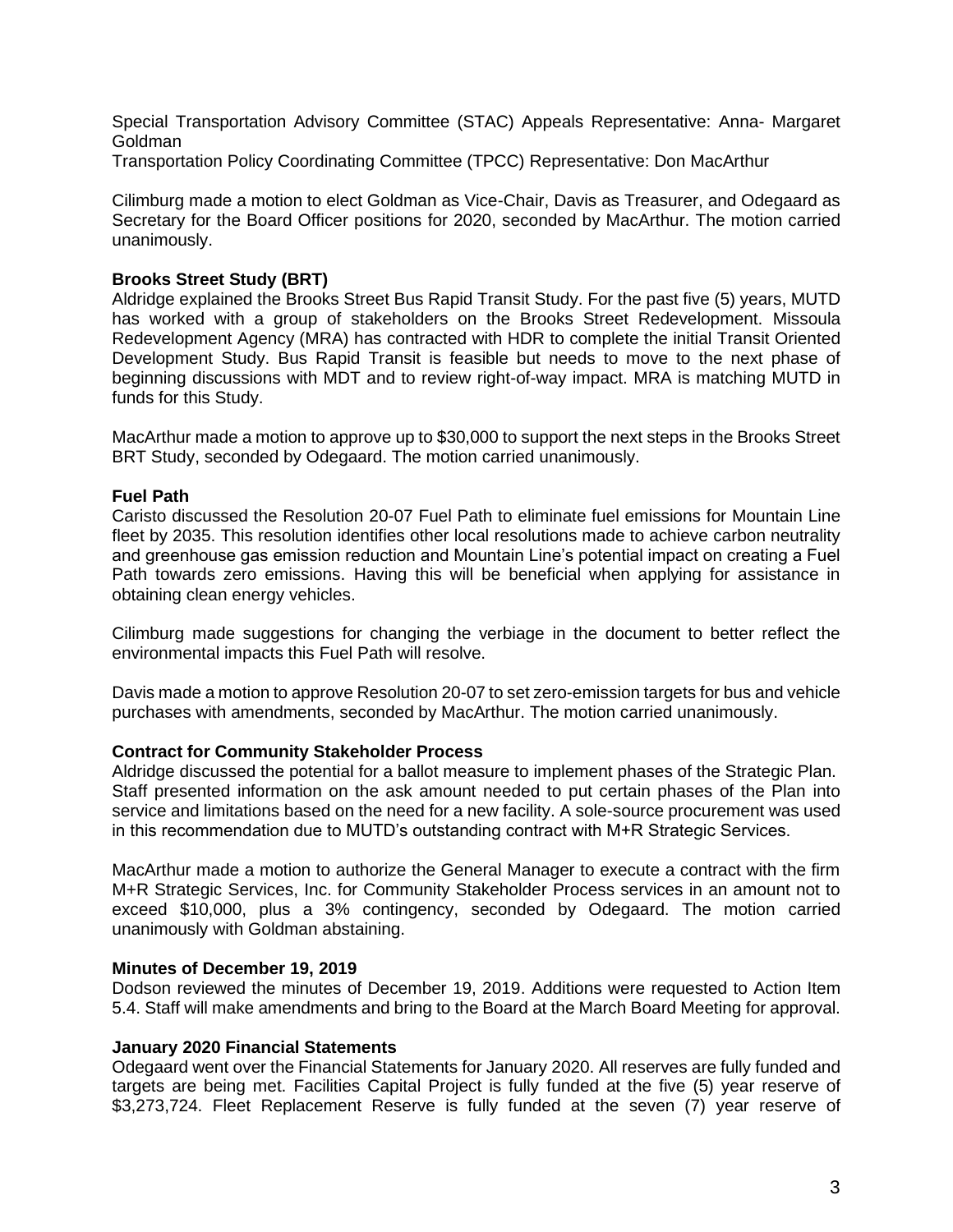\$3,754,384. Unrestricted Net Position is down \$3,051,397 due to reserve allocations and vehicle purchases. Total Operating Revenue is 4.69% more than budget and expenses are 3.53% less than budget.

Stone gave an overview of the Ridership reports for January and February 2020. Compared to 2019, Paratransit ridership is up 16% YTD. Fixed Route ridership is slightly down compared to 2019, at 2% YTD. Senior Van has steadily continued a downward trend due to changes in service.

Goldman made a motion to approve the January 2020 Financial Statements, seconded by Davis. The motion carried unanimously.

### **FFY2021 Community Coordination Plan and MDT Grant Application**

Sweten gave an overview of the FFY2021 Community Coordination Plan and MDT Grant Application, which provides funding for purchasing a Paratransit vehicle.

The application requests \$109,387 in 5310 capital funds for the purchase of one (1) Cutaway. The 5310 funds will pay for 80% or \$87,510, with a local match of 20% or \$21,877 The funds for the local match are included in the capital reserves.

Dodson opened the Public Hearing at 1:45 p.m. to receive comment on the Federal Fiscal Year (FFY) 2020 Community Coordination Plan and Montana Department of Transportation Grant Application.

No public comments were received.

The Public Hearing closed at 1:46 p.m.

MacArthur made a motion to approve the federal fiscal year (FFY) 2021 Community Coordination Plan and MDT Grant Application, seconded by Odegaard. The motion carried unanimously.

#### **Petitions for Inclusion into Missoula Urban Transportation District**

Stone explained the six (6) pending resolutions to petition into the transportation district. These petitions, submitted by developers as a pre-condition for subdivision plat approval or for City annexation.

Odegaard made a motion to approve resolutions 20-01, 20-02, 20-03, 20-04, 20-05, and 20-06 to expand the boundaries of the Missoula Urban Transportation District to include the 44 Ranch Phase 10, 3763 & 3771 W Broadway, Deer Creek, RMB, Linda Vista 12<sup>th</sup> Supplement, and Miller Creek View, seconded by Cilimburg. The motion carried unanimously.

#### **Purchase of Bus Stop Sign Poles**

Caristo discussed the procurement for bus stop sign poles. These hexagonal shaped poles are beneficial to individuals with sight limitations, as they are distinguished as a transit pole. Board finalized BSMP locations system-wide, which is when Staff decided to begin discussions with the supplier of these bus stop poles. Lead time on these made it necessary to do an emergency purchase because of the large part of implementing BSMP they play. Sole-source procurement is justified due to Zilla Corp being the only company that makes this shape of the poles.

Goldman made a motion to authorize the General Manager to execute a contract with Zilla Corporation of Broomfield, CO for the engineering, fabrication, and delivery of three hundred